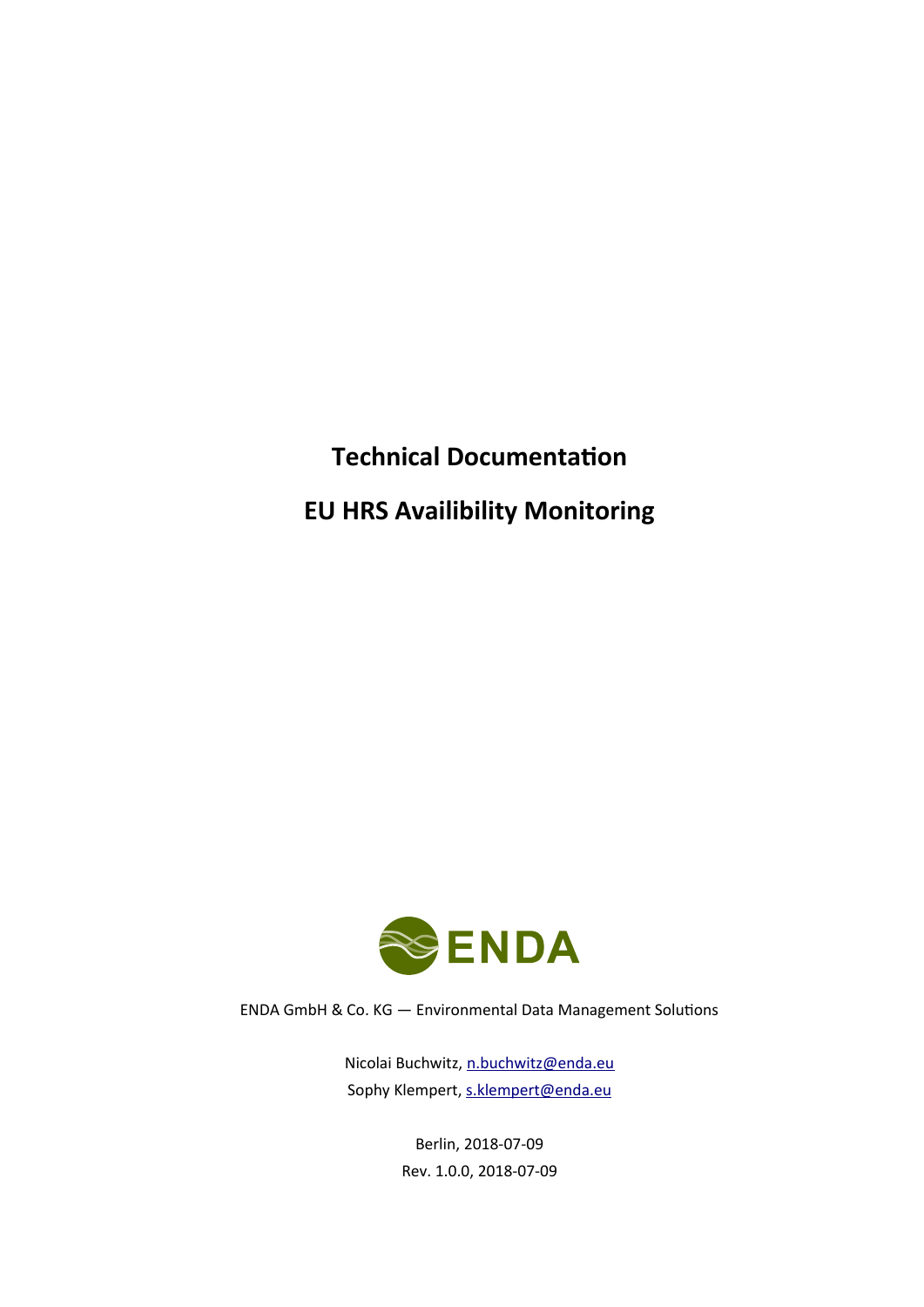## **Inhaltsverzeichnis**

| $\mathbf{1}$ |               |       |  |  |
|--------------|---------------|-------|--|--|
| $2^{\circ}$  |               |       |  |  |
|              | 2.1           |       |  |  |
|              |               |       |  |  |
|              | $2.2^{\circ}$ |       |  |  |
|              |               |       |  |  |
| 3            |               |       |  |  |
|              | 3.1           |       |  |  |
|              | 3.2           |       |  |  |
|              |               | 3.2.1 |  |  |
|              |               | 3.2.2 |  |  |
|              |               |       |  |  |

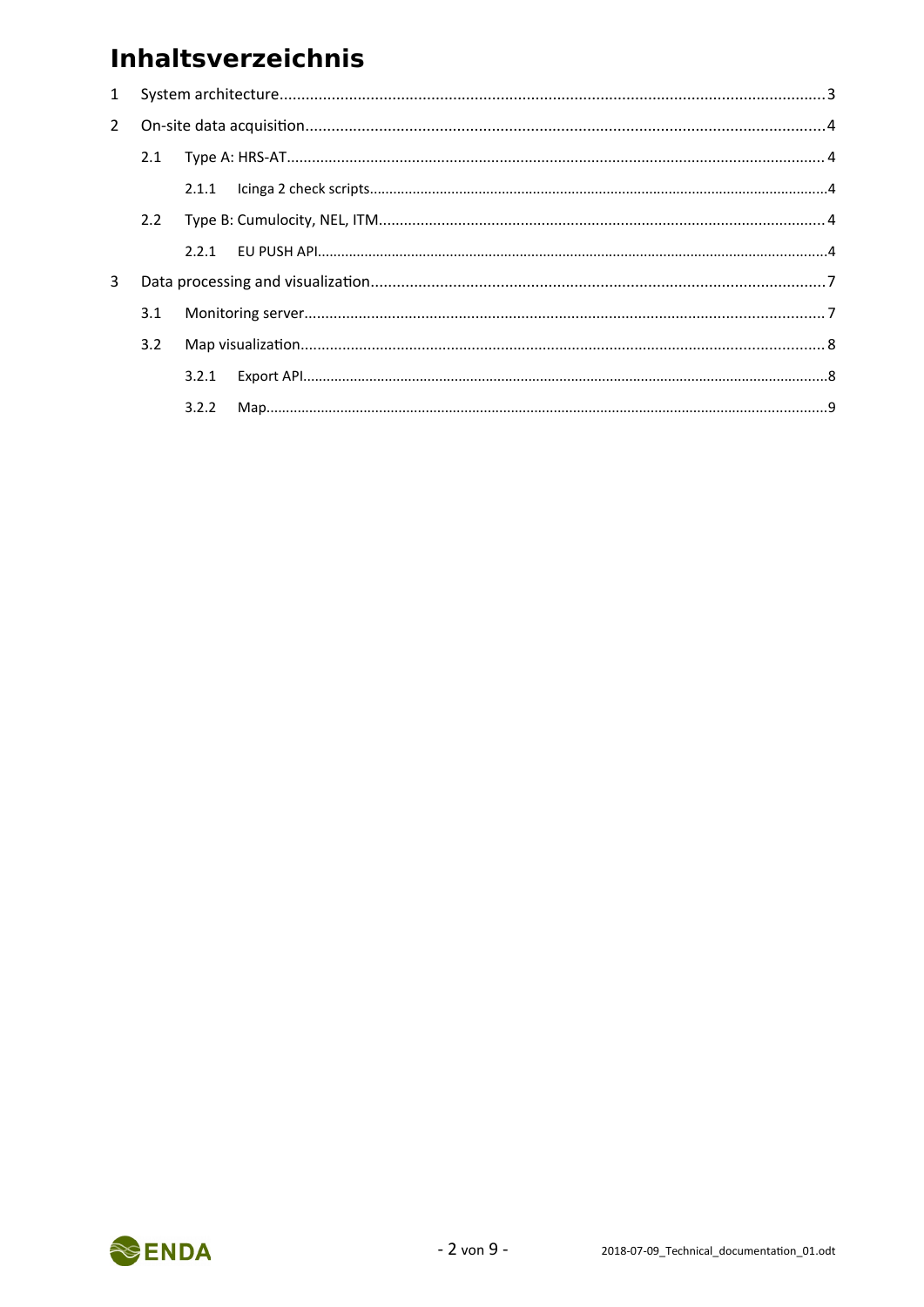## <span id="page-2-0"></span>**1 System architecture**



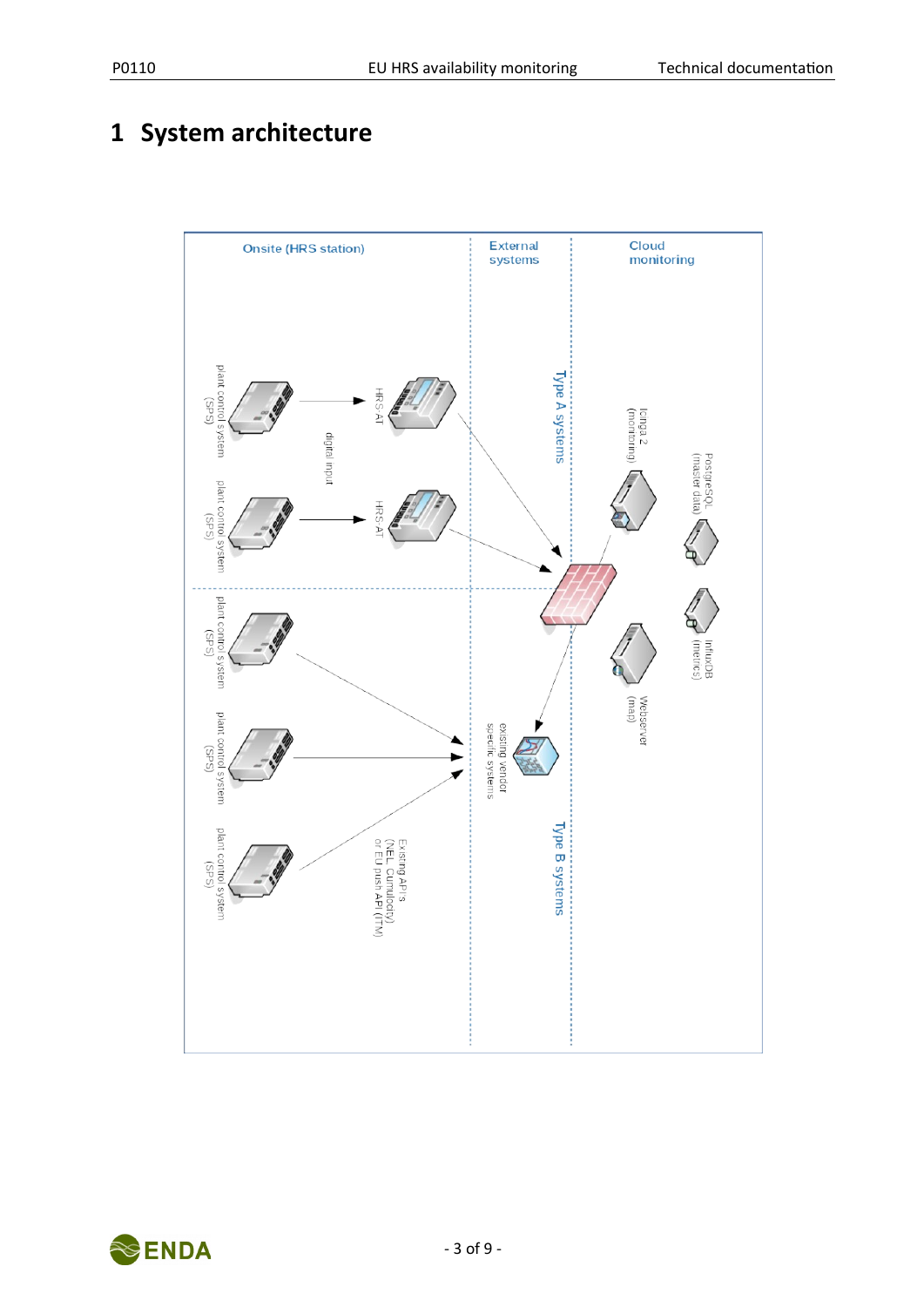## <span id="page-3-0"></span>**2 On-site data acquisition**

## **2.1 Type A: HRS-AT**

Type A stations use the HRS availability transmitter (HRS-AT) to collect the availability and maintenance signals from the plant control system via 24 V digital inputs (DIO module). In order to prevent malicious operations, there is no interaction with the control system.

The HRS availability transmitter is based on an industrial grade micro-computer (Revolution Raspberry Pi) with standardised connectors for up to 10 input signals and is designed for use in typical switchgear construction, with DIN rail mounting and 24 V DC power supply. If 24 V DC power supply is unavailable on site, an external power supply unit can be mounted alongside the transmitter. Similarly, an external cell modem may be mounted wherever no local internet connection is available.

The signals are transmitted via an encrypted channel to the cloud based EU HRS platform.

### **2.1.1 Icinga 2 check scripts**

There are standard check scripts for hardware health and operational metrics in place, such as CPU load, disk usage and update status. Furthermore, two custom check scripts are used to fetch signals from the Revolution PI DIO module.

Both scripts are located in the project source tree at *hrs-at/hrs-at-check/*.

### **2.2 Type B: Cumulocity, NEL, ITM**

Type B stations do not require additional hardware to transmit a signal from the site to the HRS availability platform. The existing vendor-specific monitoring systems are already connected to on-site control systems and are used to send a periodic availability signal to the EU HRS availability platform. The signals of both the german legacy system (Cumulocity) and NEL are fetched by their preexisting pull interfaces, while ITM uses the standardised EU-Push-API. The metrics are gathered directly on the monitoring server via Icinga 2 check commands.

#### **2.2.1 EU PUSH API**

HRS operators and providers who already have an availability monitoring system in operation may send the metrics via a standardised REST-API, according to the following specifications:

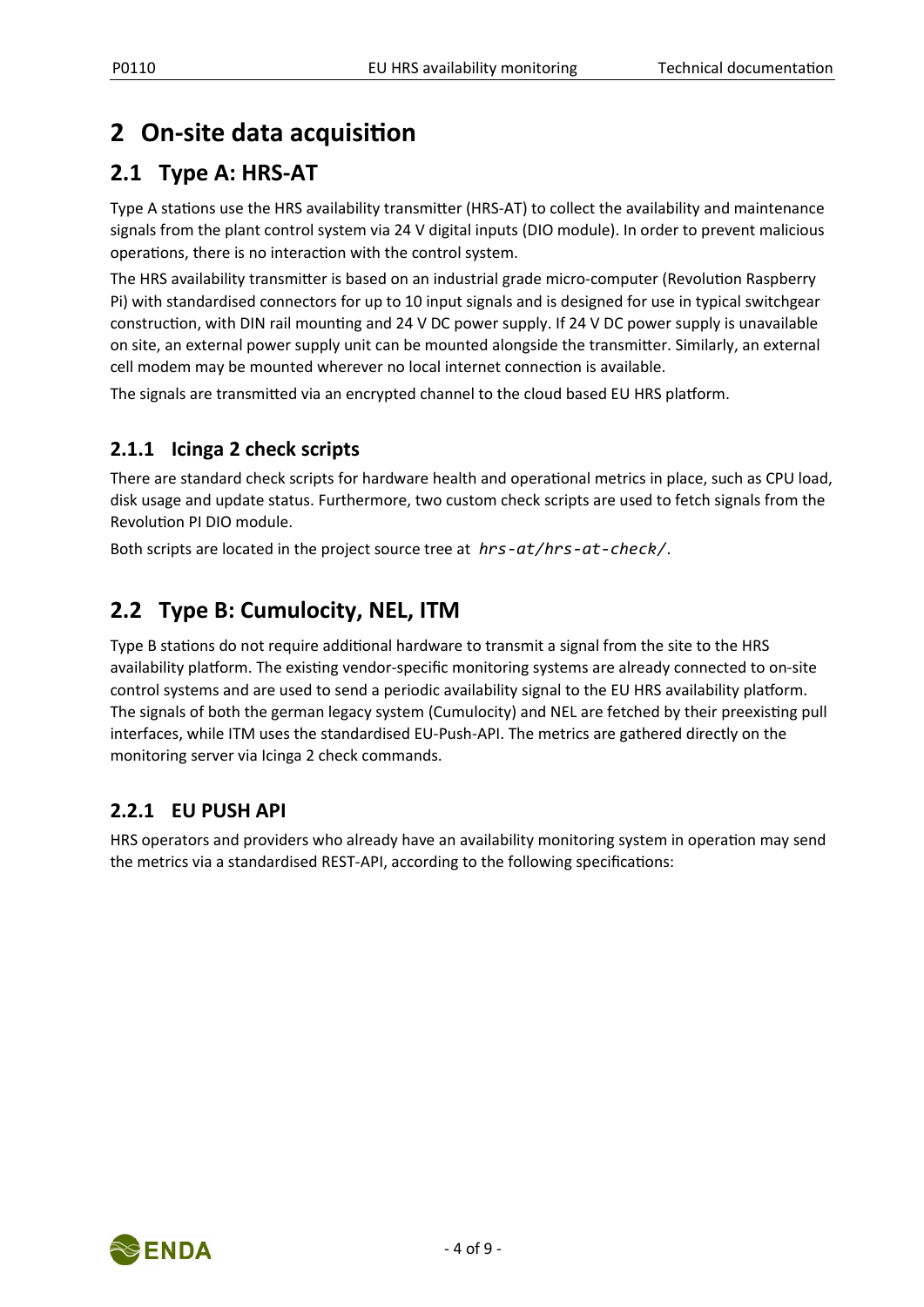#### **Set availability status**

| <b>Method</b>                       | <b>POST</b>                                                     |  |
|-------------------------------------|-----------------------------------------------------------------|--|
| <b>URL</b>                          | $api.h2-map.eu/v2/availability/{f} STATION UUID\n}$             |  |
| <b>Example</b><br>Payload<br>(JSON) | "type": "700bar-car",<br>"available": true,<br>"limited": false |  |
| <b>Allowed values</b>               |                                                                 |  |
| type                                | 700bar-car, 350bar-car, 350bar-bus                              |  |
| available                           | yes, no, true, false, 0, 1                                      |  |
| limited<br>(optional)               | yes, no, true, false, 0, 1                                      |  |

#### **Set availability status (bulk mode)**

| <b>Method</b>                       | <b>POST</b>                                                                                                                                                                                                        |  |
|-------------------------------------|--------------------------------------------------------------------------------------------------------------------------------------------------------------------------------------------------------------------|--|
| <b>URL</b>                          | api.h2-map.eu/v2/availability                                                                                                                                                                                      |  |
| <b>Example</b><br>Payload<br>(JSON) | " $\{\{\right\}$ STATION UUID $\}$ ": $\{\}$<br>"type": "700bar-car",<br>"available": true,<br>"limited": true<br>ر {<br>$"\{$ { STATION_UUID }}": {<br>"type": " $\overline{7}00$ bar-car",<br>"available": false |  |
|                                     |                                                                                                                                                                                                                    |  |
|                                     | Allowed values in each station object                                                                                                                                                                              |  |
| type                                | 700bar-car, 350bar-car, 350bar-bus                                                                                                                                                                                 |  |
| available                           | yes, no, true, false, 0, 1                                                                                                                                                                                         |  |
| limited<br>(optional)               | yes, no, true, false, 0, 1                                                                                                                                                                                         |  |

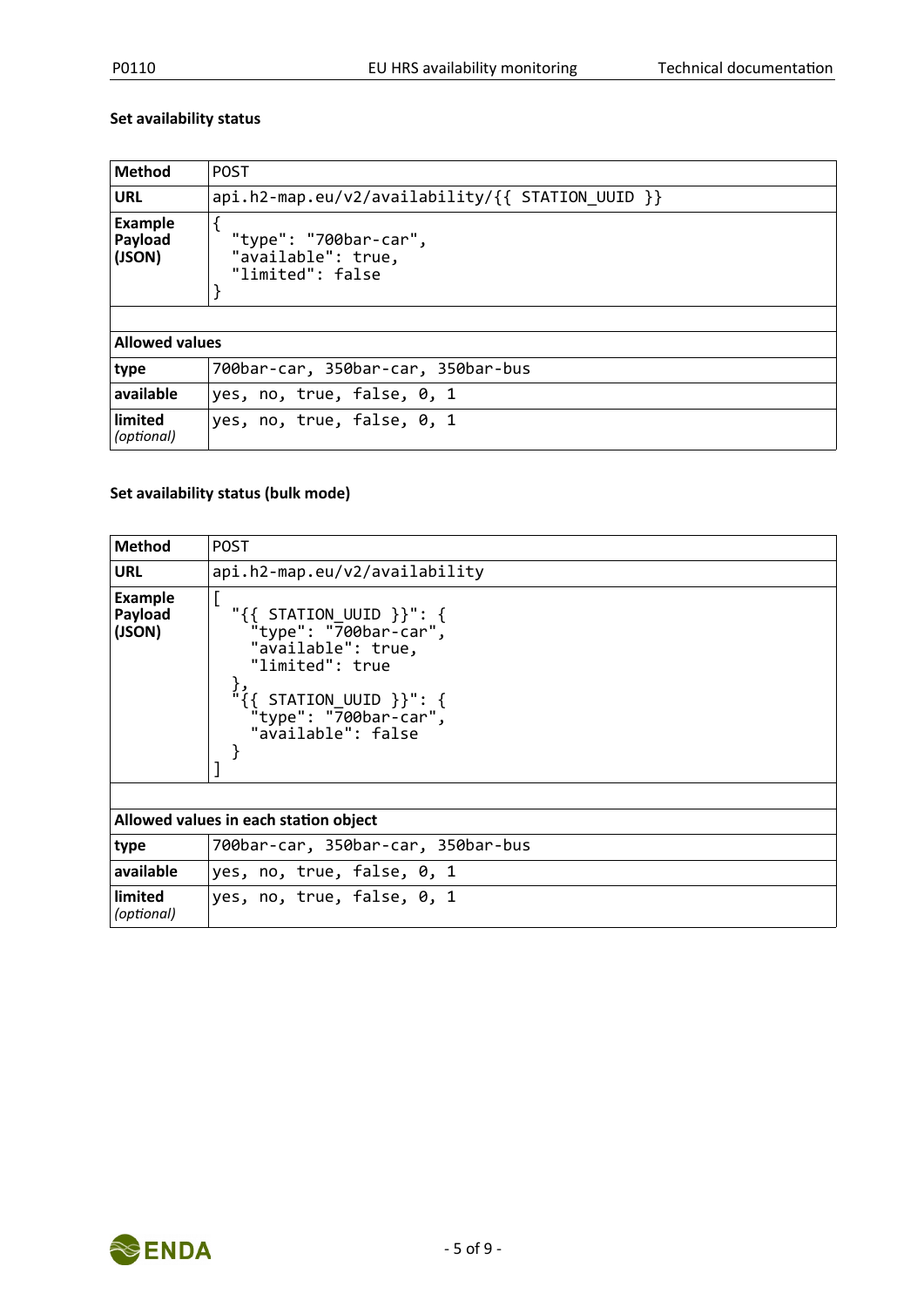#### **Set maintenance mode**

| <b>Method</b>                                                     | <b>POST</b>                                           |  |  |
|-------------------------------------------------------------------|-------------------------------------------------------|--|--|
| $api.h2-map.eu/v2/maintenance/\{\} STATION UUID \}$<br><b>URL</b> |                                                       |  |  |
| <b>Example</b><br>Payload<br>(JSON)                               | "maintenance": true                                   |  |  |
|                                                                   |                                                       |  |  |
|                                                                   | <b>Allowed values</b>                                 |  |  |
| maintenance                                                       | yes, no, true, false, 0, 1                            |  |  |
| begin<br>(optional)                                               | ISO 8601 date with time (e.g. 2007-08-31T16:47+00:00) |  |  |
| end<br>(optional)                                                 | ISO 8601 date with time (e.g. 2007-08-31T16:47+00:00) |  |  |
| message<br>(optional)                                             | Description of the planned maintenance                |  |  |

#### **Set maintenance mode (bulk mode)**

| <b>Method</b>                         | <b>POST</b>                                                                                                                                                                                                         |  |  |
|---------------------------------------|---------------------------------------------------------------------------------------------------------------------------------------------------------------------------------------------------------------------|--|--|
| <b>URL</b>                            | api.h2-map.eu/v2/maintenance                                                                                                                                                                                        |  |  |
| Example<br>Payload<br>(JSON)          | $"\{\}$ STATION_UUID $\}$ $\cdot$ $\{\}$<br>"maintenance": true<br>},<br>$i$ {{ STATION_UUID }}": {<br>"begin": "2017-08-13T10:00+00:00",<br>"begin": "2017-08-15T12:00+00:00",<br>"message": "annual maintenance", |  |  |
|                                       |                                                                                                                                                                                                                     |  |  |
| Allowed values in each station object |                                                                                                                                                                                                                     |  |  |
| maintenance                           | yes, no, true, false, 0, 1                                                                                                                                                                                          |  |  |
| begin<br>(optional)                   | ISO 8601 date with time (e.g. 2007-08-31T16:47+00:00)                                                                                                                                                               |  |  |
| end<br>(optional)                     | ISO 8601 date with time (e.g. 2007-08-31T16:47+00:00)                                                                                                                                                               |  |  |
| message<br>(optional)                 | Description of the planned maintenance                                                                                                                                                                              |  |  |

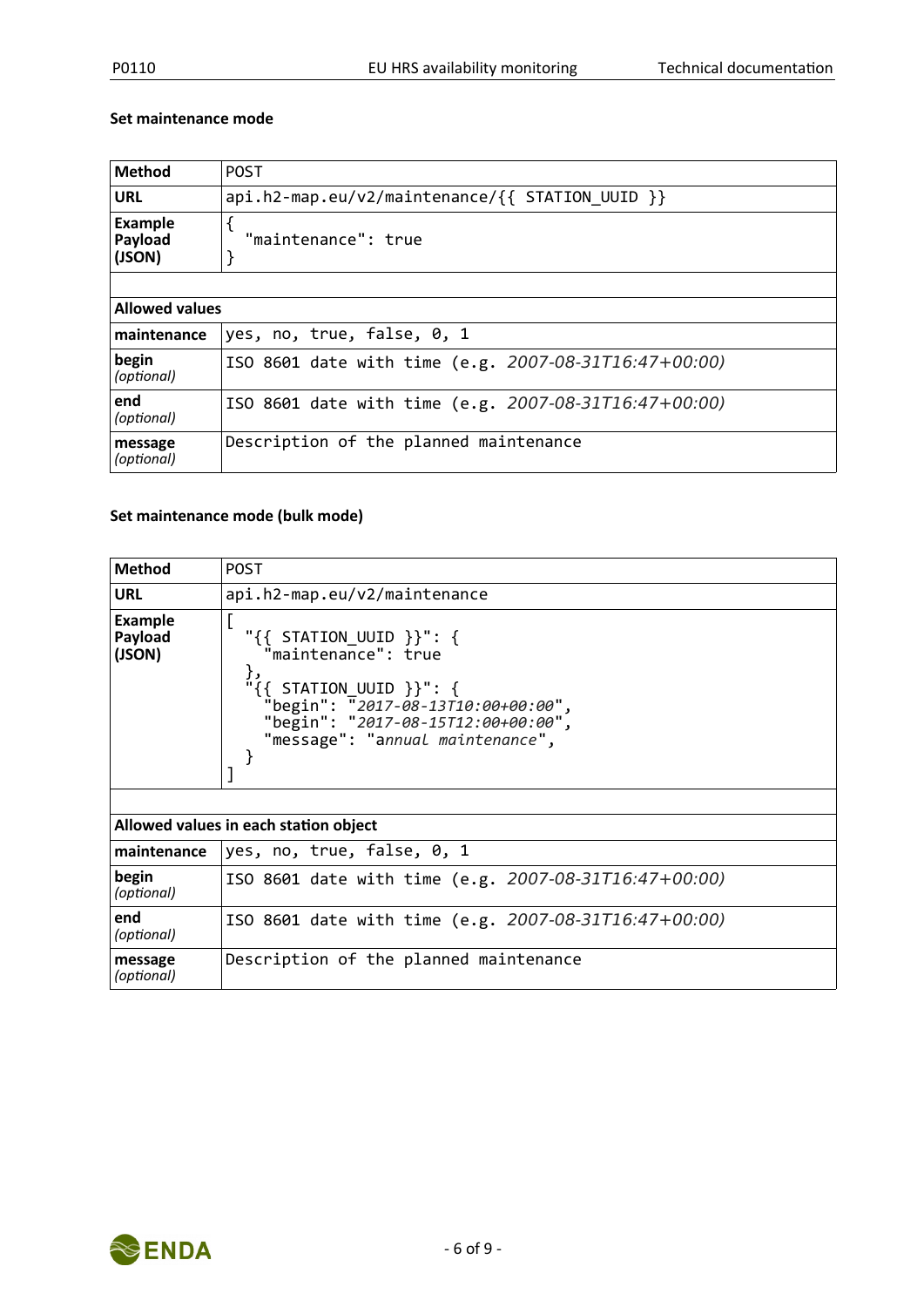## <span id="page-6-0"></span>**3 Data processing and visualization**

A typical Icinga 2 monitoring stack with InfluxDB, Grafana and Icinga Web 2 with addons is used for the server-side data processing.

### **3.1 Monitoring server**

Icinga 2 is the state-of-the-art open source monitoring suite, which can be used both in a distributed environment (satellite) and directly on a master server. In the EU HRS availability plattform Icinga 2 is installed on the cloud monitoring server, as well as on each HRS-AT. Separate InfluxDB and PostgreSQL databases are used to store the performance data (metrics).

Since the installation of the components depends strongly on the underlying architecture, for which there are no restrictions in place, we refer to the respective official documentations for installation.

| Icinga 2        | https://www.icinga.com/docs             |
|-----------------|-----------------------------------------|
| Icinga Web 2    | https://www.icinga.com/docs/icingaweb2/ |
| <b>InfluxDB</b> | https://docs.influxdata.com/influxdb/   |
| PostgreSQL      | https://www.postgresql.org/docs/        |
| PostGIS         | https://postgis.net/documentation/      |
| Grafana         | https://docs.grafana.org/               |

In addition to the basic Icinga Web 2 installation the following modules are used to configure the systems as well as to display and export status data:

| Icinga Director  | https://www.icinga.com/docs/director/                       |
|------------------|-------------------------------------------------------------|
| Grafana module   | https://github.com/Mikesch-mp/icingaweb2-module-grafana     |
| Map module       | https://github.com/nbuchwitz/icingaweb2-module-map          |
| Business Process | https://github.com/Icinga/icingaweb2-module-businessprocess |

Although databases are often installed on the monitoring server for demonstration purposes, we recommend to use separate hosts in order to simplify scalability with increasing distribution. Since gathering the performance data demands writing many small files within short time intervals, we also recommend a fast server with first-grade SSD storage.

These software components are provided in their currently employed versions in the projects source tree.

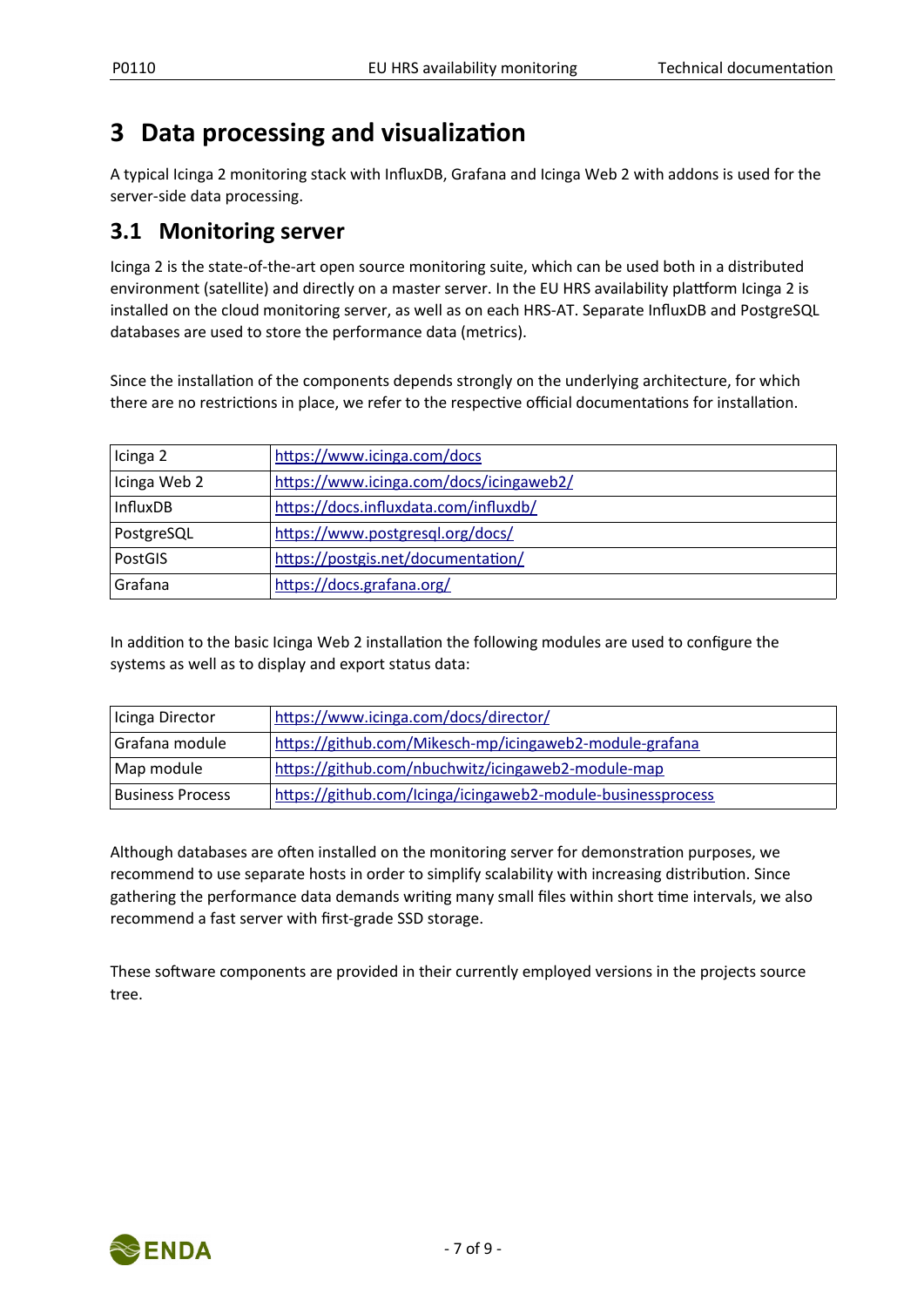### **3.2 Map visualization**

HRS availability metrics are exported via a custom version of the map module in the geojson format. This geojson data can also be used for third party API integrations.

#### **3.2.1 Export API**

| <b>Method</b>                       | GET (x-form/url-endcoded)                                                                                                              |                                                                                                                                                               |  |
|-------------------------------------|----------------------------------------------------------------------------------------------------------------------------------------|---------------------------------------------------------------------------------------------------------------------------------------------------------------|--|
| URL                                 | h2-map.eu/data/                                                                                                                        |                                                                                                                                                               |  |
| <b>Example</b><br>Payload<br>(JSON) | ₹<br>"pressure": 700,<br>"vehicle": car<br>}<br>or<br>₹<br>"pressure": 700,<br>"vehicle": car,<br>"stations": [ 12, 41, 102, 39 ]<br>} |                                                                                                                                                               |  |
| <b>Allowed filters</b>              |                                                                                                                                        |                                                                                                                                                               |  |
| pressure<br>(optional)              | 700, 350                                                                                                                               |                                                                                                                                                               |  |
| vehicle<br>(optional)               | car, bus                                                                                                                               |                                                                                                                                                               |  |
| stations<br>(optional)              | (list of station IDs)                                                                                                                  |                                                                                                                                                               |  |
|                                     |                                                                                                                                        |                                                                                                                                                               |  |
| Data fields                         |                                                                                                                                        |                                                                                                                                                               |  |
| id                                  | HRS station id                                                                                                                         |                                                                                                                                                               |  |
| geometry                            |                                                                                                                                        | Geojson encoded point coordinates                                                                                                                             |  |
| properties                          | <b>HRS</b> station master data                                                                                                         |                                                                                                                                                               |  |
|                                     |                                                                                                                                        | last_update Timestamp of the last signal transmission                                                                                                         |  |
|                                     | status                                                                                                                                 | $\theta = OK$ ,                                                                                                                                               |  |
|                                     |                                                                                                                                        | $1 =$ Limited availability,                                                                                                                                   |  |
|                                     |                                                                                                                                        | $2 =$ Maintenance,                                                                                                                                            |  |
|                                     |                                                                                                                                        | $3 = \text{Malfunction}$ ,                                                                                                                                    |  |
|                                     |                                                                                                                                        | $4 =$ Unknown because no connection to the HRS (type A)<br>or last Status transmission too long ago (Type B)<br>5 = Filling station is closed (opening hours) |  |